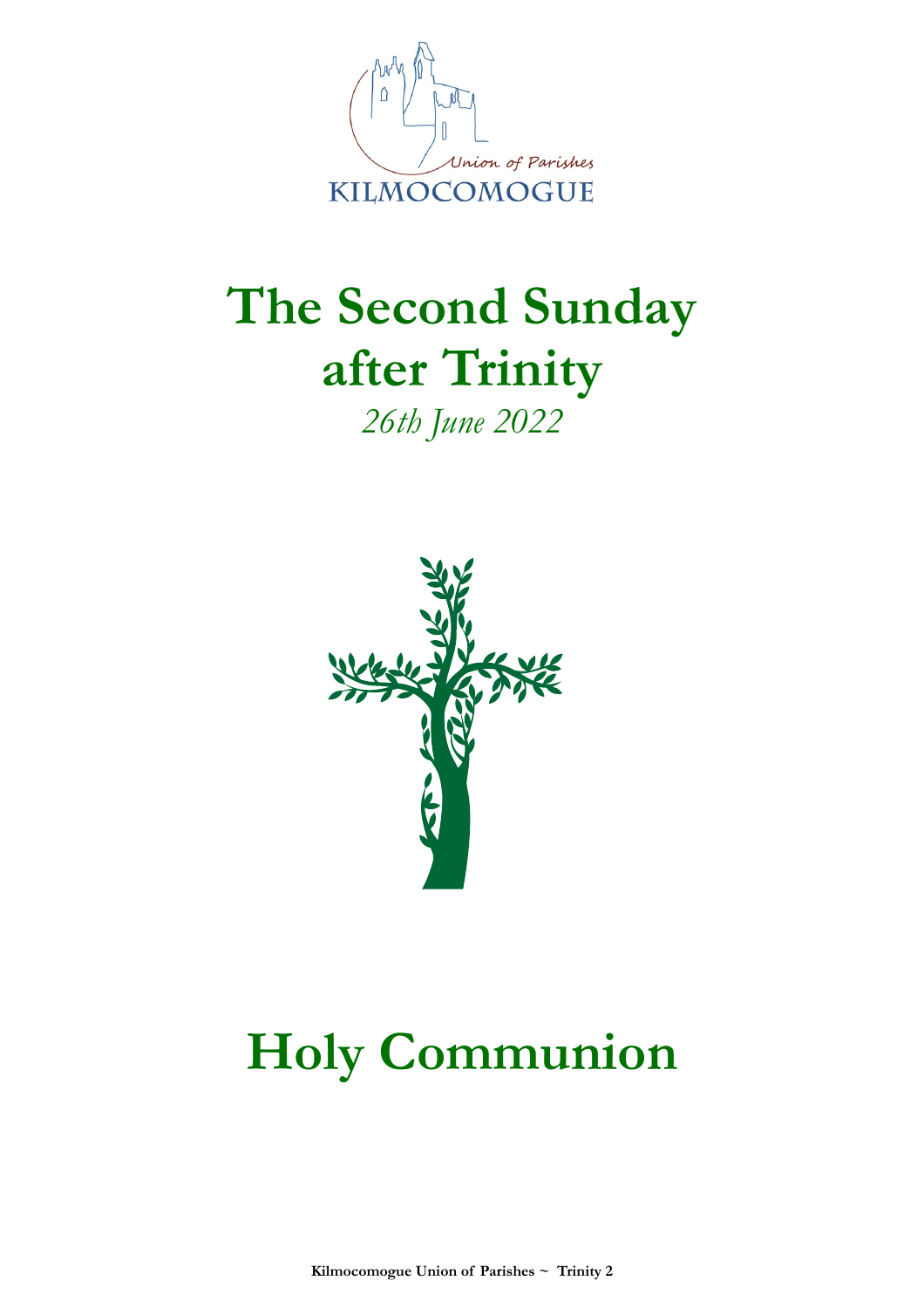# **The Gathering of God's People**

# **Hymn 7**

My God, how wonderful thou art, Thy majesty how bright, How beautiful thy mercy-seat, In depths of burning light!

How wonderful, how beautiful, The sight of thee must be, Thine endless wisdom, boundless power, And aweful purity!

Father of Jesus, love's reward, What rapture will it be Prostrate before thy throne to lie, And gaze and gaze on thee.

*Frederick W. Faber (1814 - 1863) Westminster, James Turle (1802 - 1882)* 

Grace, mercy and peace from God our Father and the Lord Jesus Christ be with you all **and also with you.**

#### **The Collect for Purity**

**Almighty God, to whom all hearts are open, all desires known, and from whom no secrets are hidden. Cleanse the thoughts of our hearts by the inspiration of your Holy Spirit, that we may perfectly love you, and worthily magnify your holy name; through Christ our Lord. Amen.** 

#### **The Penitence**

Hear what our Lord Jesus Christ says: You shall love the Lord your God with all your heart and with all your soul and with all your mind. This is the first and great commandment. And the second is like it. You shall love your neighbour as yourself On these two commandments depend all the law and the prophets

**Lord, have mercy on us, and write these your laws in our hearts.**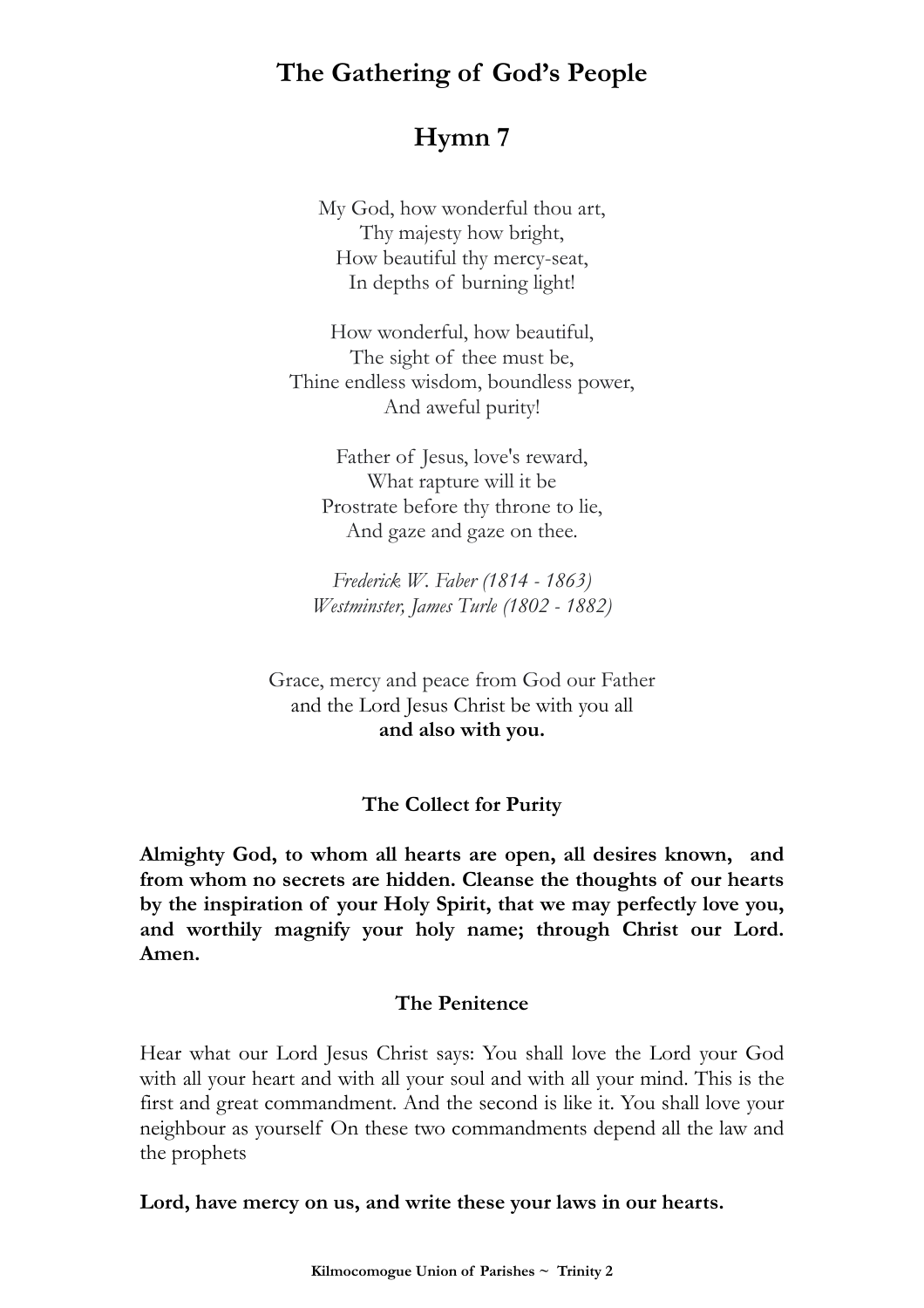God so loved the world that he gave his only Son Jesus Christ, to save us from our sins, to intercede for us in heaven, and to bring us to eternal life. Let us then confess our sins in penitence and faith, firmly resolved to keep God's commandments and to live in love and peace:

**Almighty God, our heavenly Father, we have sinned in thought and word and deed, and in what we have left undone. We are truly sorry and we humbly repent. For the sake of your Son, Jesus Christ, have mercy on us and forgive us, that we may walk in newness of life to the glory of your name. Amen.** 

*The Priest pronounces the Absolution* 

# **The Collect of the Second Sunday after Trinity**

Lord, you have taught us that all our doings without love are worth nothing: Send your Holy Spirit and pour into our hearts that most excellent gift of love, the true bond of peace and of all virtues, without which whoever lives is counted dead before you. Grant this for your only Son Jesus Christ's sake. **Amen** 

## **Proclaiming and Receiving the Word**

#### **The First Reading**

*1 Kings 19. 15 - 16, 19 - 21*

A reading from the first book of Kings

The LORD said to Elijah, 'Go, return on your way to the wilderness of Damascus; when you arrive you shall anoint Elisha as prophet in your place. So he set out from there, and found Elisha who was ploughing. There were twelve yoke of oxen ahead of him, and he was with the twelfth. Elijah passed by him and threw his mantle over him. He left the oxen, ran after Elijah, and said, 'Let me kiss my father and my mother, and then I will follow you.' Then Elijah said to him, 'Go back again; for what have I done to you?' He returned from following him, took the yoke of oxen, and slaughtered them; using the equipment from the oxen, he boiled their flesh, and gave it to the people, and they ate. Then he set out and followed Elijah, and became his servant.

This is the word of the Lord **Thanks be to God**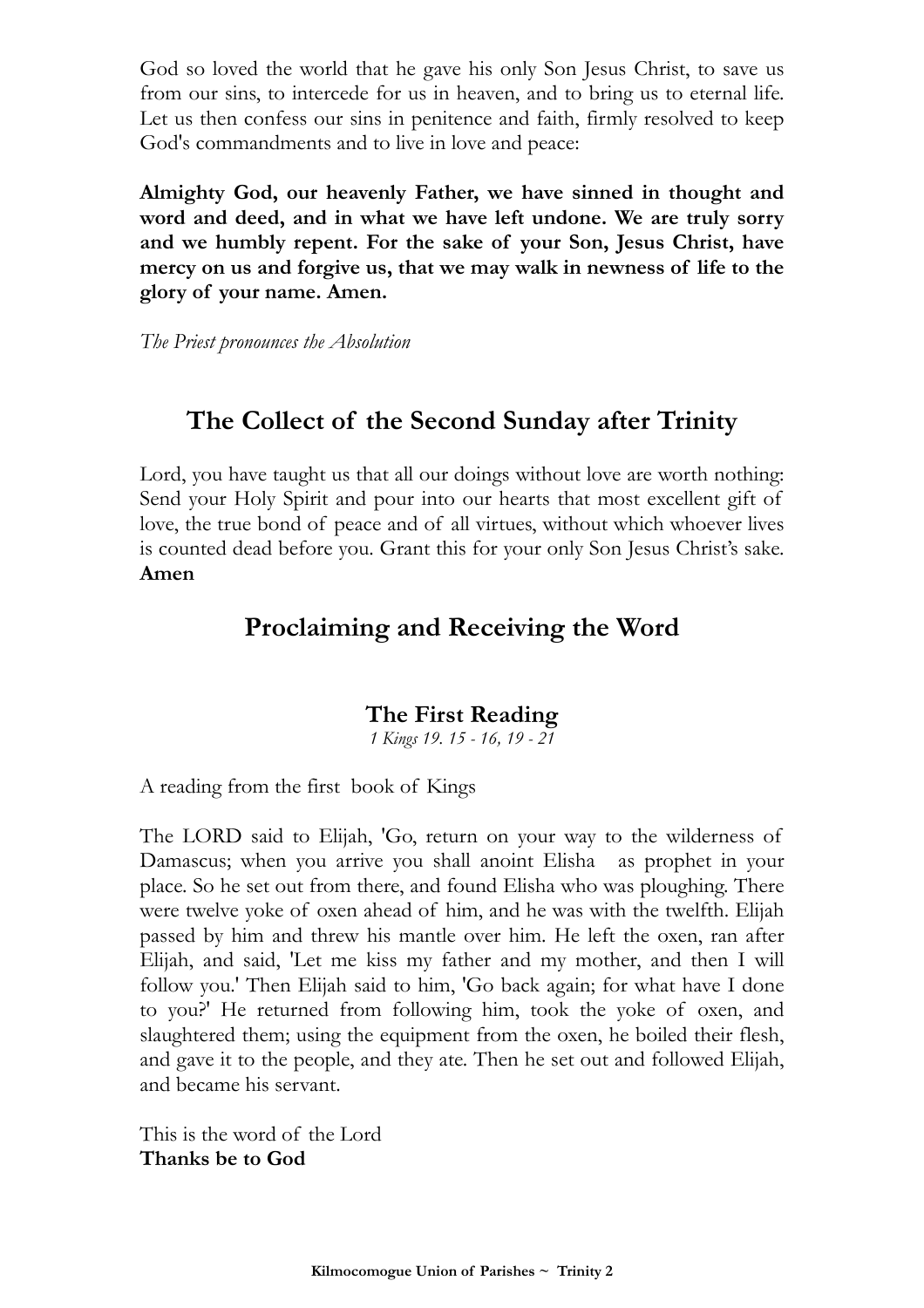#### **Psalm 16**

1 Preserve me, O God, for in you have I taken refuge; I have said to the Lord, 'You are my lord, all my good depends on you.' All my delight is upon the godly that are in the land, upon those who are noble in heart. Though the idols are legion that many run after, their drink offerings of blood I will not offer, neither make mention of their names upon my lips. The Lord himself is my portion and my cup; in your hands alone is my fortune. My share has fallen in a fair land; indeed, I have a goodly heritage. I will bless the Lord who has given me counsel, and in the night watches he instructs my heart. I have set the Lord always before me; he is at my right hand; I shall not fall. Wherefore my heart is glad and my spirit rejoices; my flesh also shall rest secure. For you will not abandon my soul to Death, suffer your faithful one to see the Pit. You will show me the path of life; in your presence is the fullness of joy and in your right hand are pleasures for evermore.

#### **The Second Reading**

*Galatians 5. 1, 13 - 25*

A reading from the letter of Paul to the Galatians

For freedom Christ has set us free. Stand firm, therefore, and do not submit again to a yoke of slavery. For you were called to freedom, brothers and sisters; only do not use your freedom as an opportunity for self-indulgence, but through love become slaves to one another. For the whole law is summed up in a single commandment, 'You shall love your neighbour as yourself.' If, however, you bite and devour one another, take care that you are not consumed by one another. Live by the Spirit, I say, and do not gratify the desires of the flesh. For what the flesh desires is opposed to the Spirit, and what the Spirit desires is opposed to the flesh; for these are opposed to each other, to prevent you from doing what you want. But if you are led by the Spirit, you are not subject to the law. Now the works of the flesh are obvious: fornication, impurity, licentiousness, idolatry, sorcery, enmities, strife, jealousy, anger, quarrels, dissensions, factions, envy, drunkenness, carousing, and things like these. I am warning you, as I warned you before: those who do such things will not inherit the kingdom of God. By contrast, the fruit of the Spirit is love, joy, peace, patience, kindness, generosity, faithfulness, gentleness, and self-control. There is no law against such things. And those who belong to Christ Jesus have crucified the flesh with its passions and desires. If we live by the Spirit, let us also be guided by the Spirit.

This is the Word of the Lord **Thanks be to God**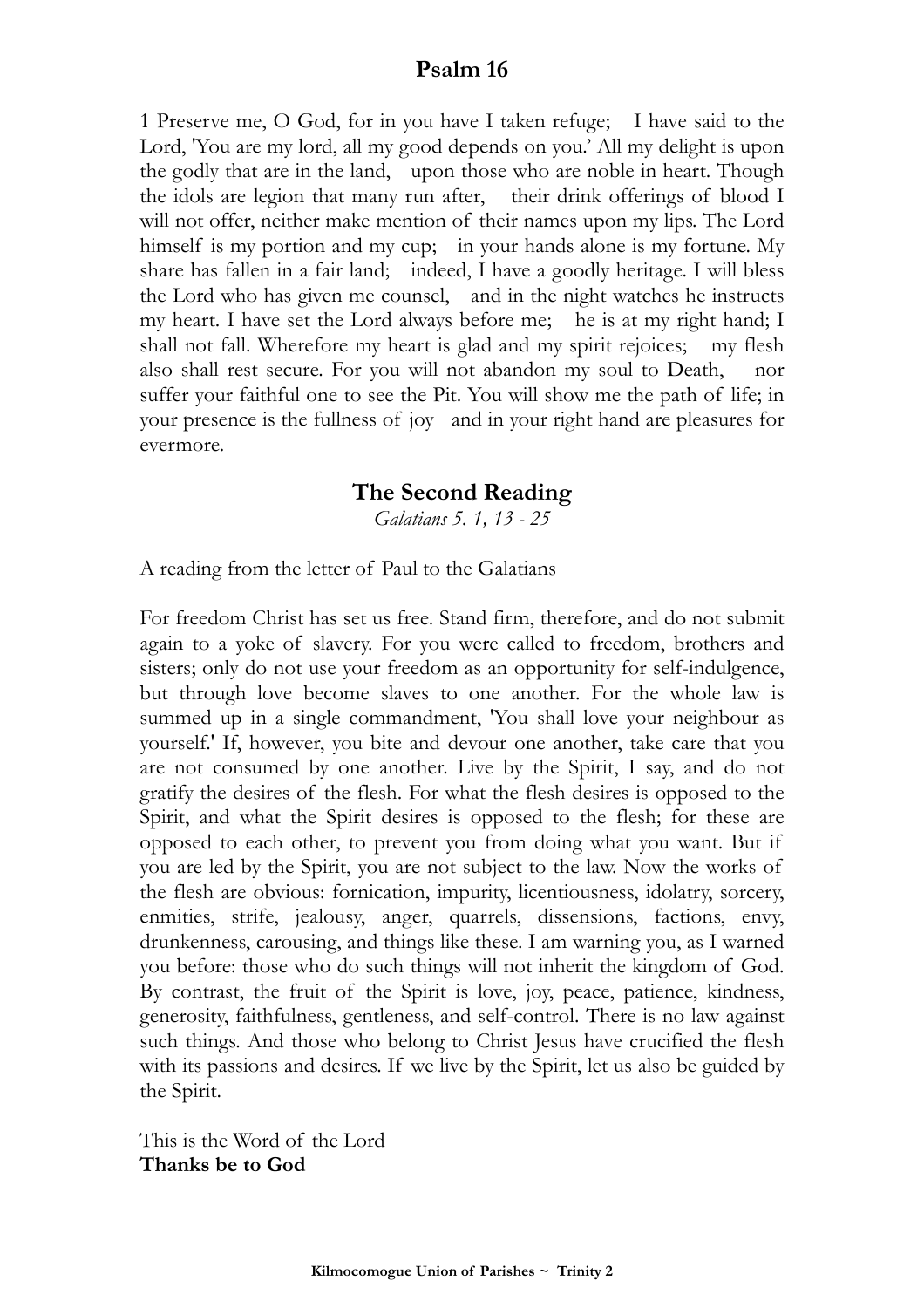### **The Gradual Hymn Hymn 81**

Lord, for the years your love has kept and guided, Urged and inspired us, cheered us on our way, Sought us and saved us, pardoned and provided: Lord of the years, we bring our thanks today.

Lord for ourselves; in living power remake us - Self on the cross and Christ upon the throne, Past put behind us, for the future take us: Lord of our lives, to live for Christ alone.

*Timothy Dudley Smith (b. 1926) Lord of the years, Michel Baughen (b. 1930) ©Jubilate Hymns* 

**The Holy Gospel**

*St. Luke 9. 51 - 62* 

Hear the gospel of our Saviour Christ according to St. Luke, Chapter 9 beginning at verse 51.

#### **Glory to you, Lord Jesus Christ**

When the days drew near for him to be taken up, Jesus set his face to go to Jerusalem. And he sent messengers ahead of him. On their way they entered a village of the Samaritans to make ready for him; but they did not receive him, because his face was set towards Jerusalem. When his disciples James and John saw it, they said, 'Lord, do you want us to command fire to come down from heaven and consume them?' But he turned and rebuked them. Then they went on to another village. As they were going along the road, someone said to him, 'I will follow you wherever you go.' And Jesus said to him, 'Foxes have holes, and birds of the air have nests; but the Son of Man has nowhere to lay his head.' To another he said, 'Follow me.' But he said, 'Lord, first let me go and bury my father.' But Jesus said to him, 'Let the dead bury their own dead; but as for you, go and proclaim the kingdom of God.' Another said, 'I will follow you, Lord; but let me first say farewell to those at my home.' Jesus said to him, 'No one who puts a hand to the plough and looks back is fit for the kingdom of God.'

This is the Gospel of the Lord **Praise to you, Lord Jesus Christ** 

#### **The Sermon**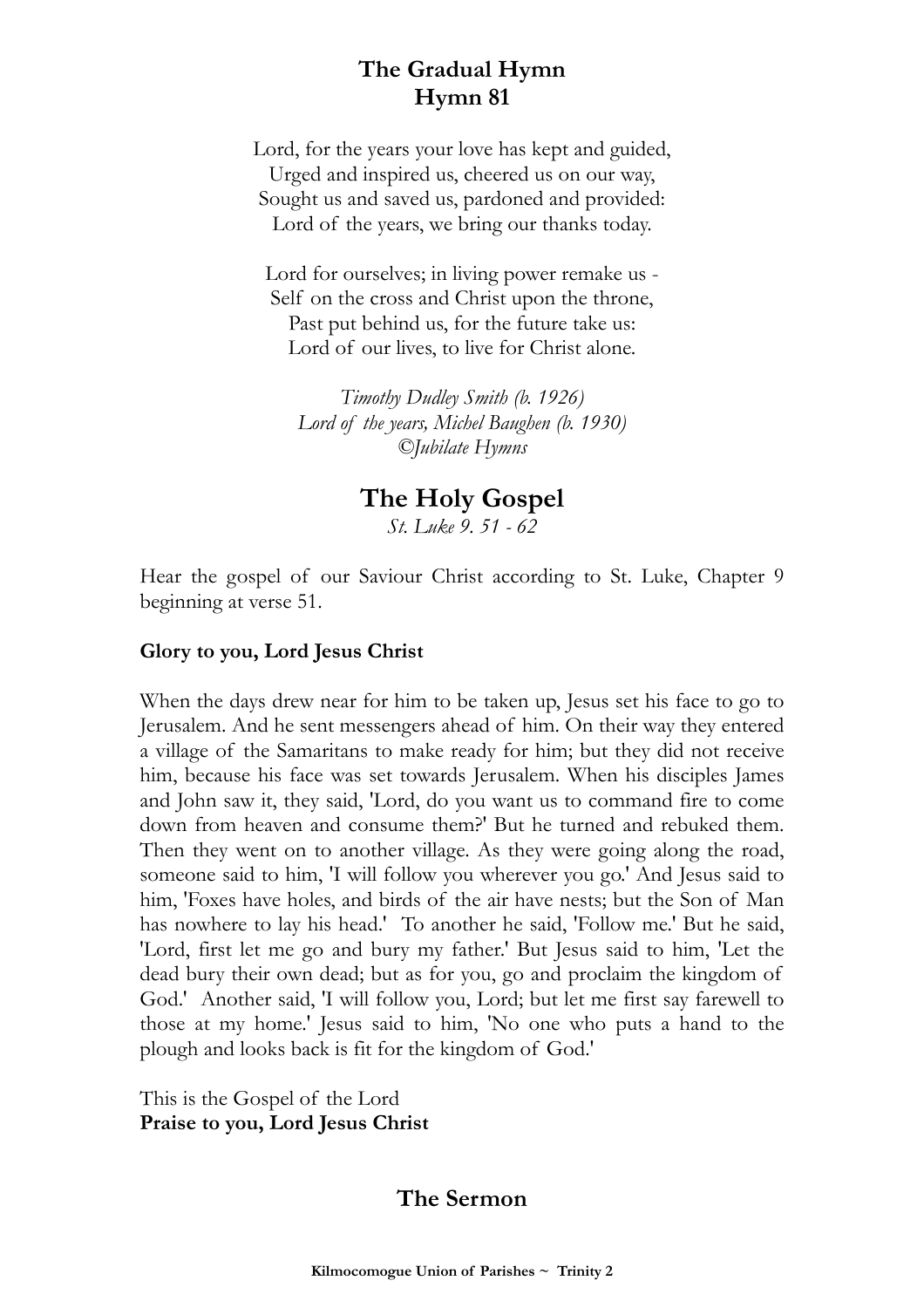**We believe in one God, the Father, the Almighty, maker of heaven and earth, of all that is, seen and unseen.** 

**We believe in one Lord, Jesus Christ, the only Son of God, eternally begotten of the Father, God from God, Light from Light, true God from true God, begotten, not made, of one Being with the Father. Through him all things were made. For us and for our salvation he came down from heaven, was incarnate by the Holy Spirit of the Virgin Mary, and was made man. For our sake he was crucified under Pontius Pilate; he suffered death and was buried. On the third day he rose again in accordance with the Scriptures; he ascended into heaven and is seated at the right hand of the Father. He will come again in glory to judge the living and the dead, and his kingdom will have no end.** 

**We believe in the Holy Spirit, the Lord, the giver of life, who proceeds from the Father and the Son, who with the Father and the Son is worshipped and glorified, who has spoken through the prophets.** 

**We believe in one holy catholic and apostolic Church. We acknowledge one baptism for the forgiveness of sins. We look for the resurrection of the dead, and the life of the world to come. Amen.** 

# **The Prayers of God's People**

United in the company of all the faithful and looking for the coming of the kingdom, let us offer our prayers to God, the source of all life and holiness.

Merciful Lord, strengthen all Christian people by your Holy Spirit, that we may live as a royal priesthood and a holy nation to the praise of Jesus Christ our Saviour.

Lord, in your mercy **hear our prayer.** 

Bless Paul our bishop and all ministers of your Church, that by faithful proclamation of your word we may be built on the foundation of the apostles and prophets into a holy temple in the Lord. Lord, in your mercy **hear our prayer.** 

Empower us by the gift of your holy and life-giving Spirit, that we may be transformed into the likeness of Christ from glory to glory. Lord, in your mercy **hear our prayer.**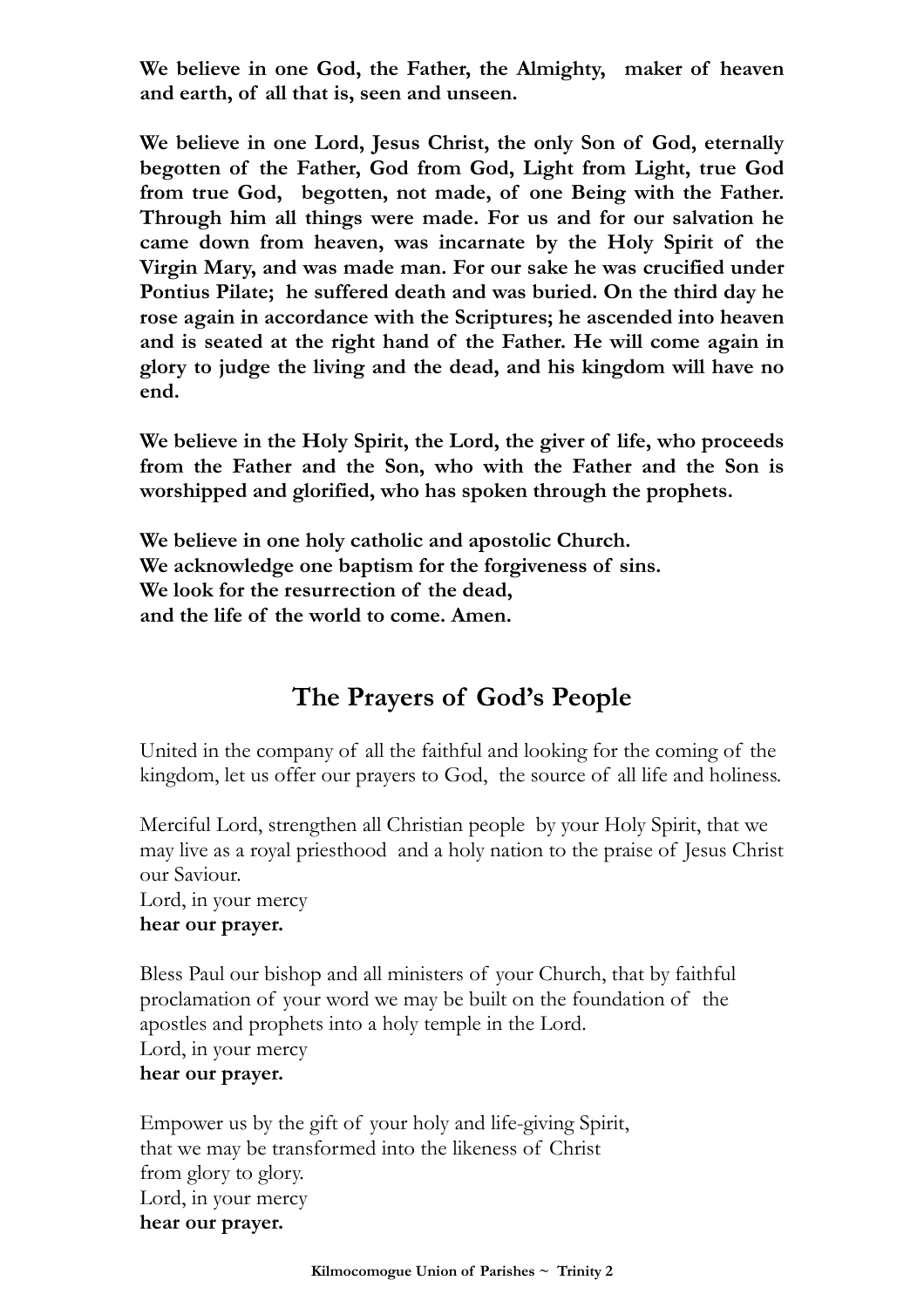Give to the world and its peoples the peace that comes from above, that they may find Christ's way of freedom and life. Lord, in your mercy **hear our prayer.** 

Hold in your embrace all who witness to your love in the service of the poor and needy; all who minister to the sick and dying; and all who bring light to those in darkness.

Lord, in your mercy

#### **hear our prayer.**

Touch and heal all those whose lives are scarred by sin or disfigured by pain, that, raised from death to life in Christ, their sorrow may be turned to eternal joy. Lord, in your mercy **hear our prayer.** 

Remember in your mercy all those gone before us who have been wellpleasing to you from eternity; preserve in your faith your servants on earth, guide us to your kingdom and grant us your peace at all times. Lord, in your mercy **hear our prayer** 

Hasten the day when many will come from east and west, from north and south, and sit at table in your kingdom. Lord, in your mercy

# **hear our prayer.**

We give you thanks for the whole company of your saints in glory, with whom in fellowship we join our prayers and praises; by your grace may we, like them, be made perfect in your love. **Blessing and glory and wisdom, thanksgiving and honour and power, be to our God for ever and ever. Amen.** 

# **The Peace**

The peace of the Lord be always with you **And also with you**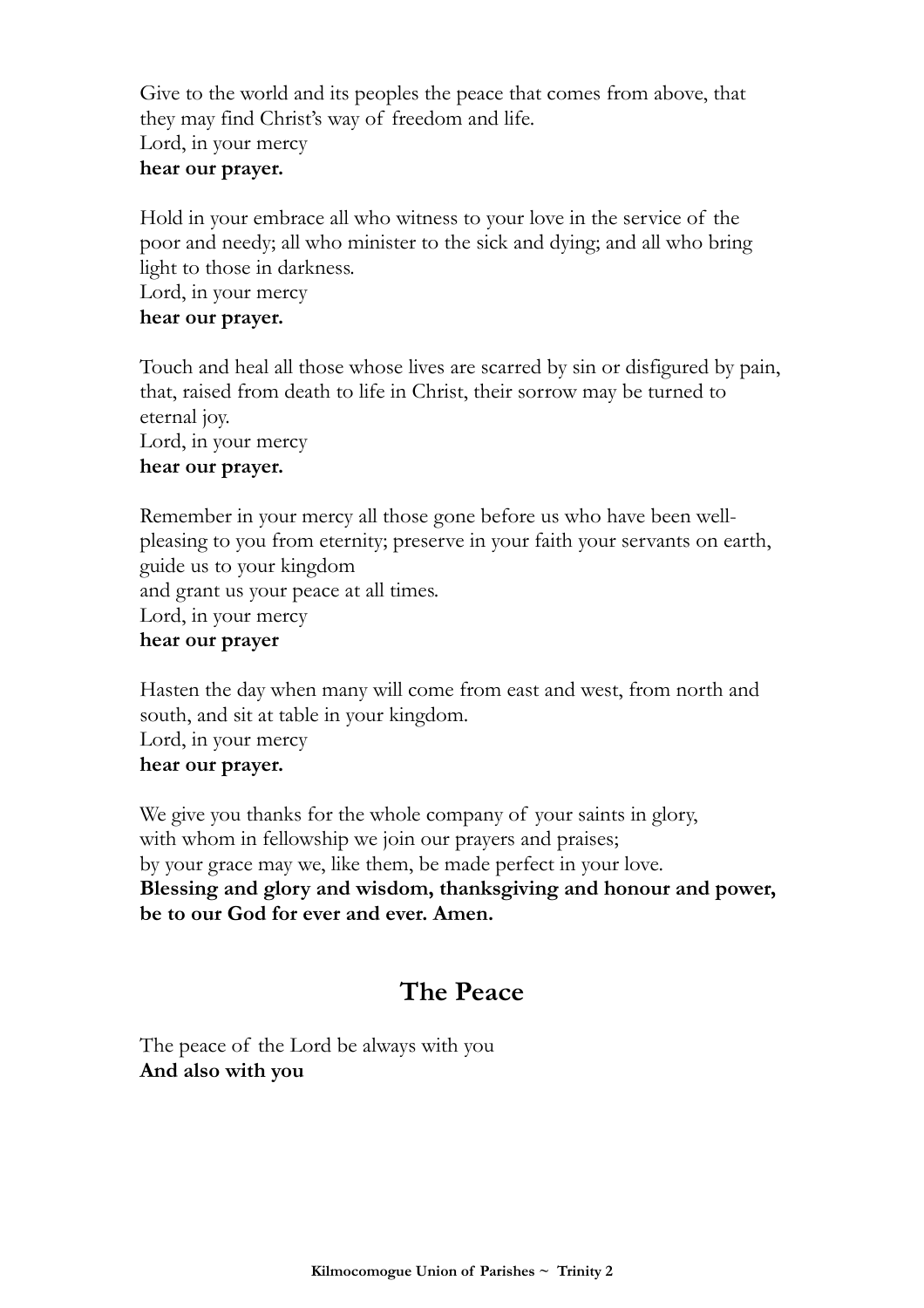#### **The Offertory Hymn Hymn 399**

An upper room did our Lord prepare for those he loved until the end: and his disciples still gather there to celebrate their risen friend.

A lasting gift Jesus gave his own: to share his bread, his loving cup. Whatever burdens may bow us down, he by his cross shall lift us up.

And after supper he washed their feet, for service, too, is sacrament. In Christ our joy shall be made complete: sent out to serve, as he was sent.

No end there is! We depart in peace, he loves beyond the uttermost: in every room in our Father's house Christ will be there, as Lord and Host.

*F. Pratt Green (1903 - 2000) Folksongm English traditional melody* 

*Words © 1974 Hope Publishing Company, 380 S Main Pl, Carol Stream, IL 60188* 

# **Celebrating at the Lord's Table**

### **At the Preparation of the Table**

At the eucharist we are with our crucified and risen Lord. We know that it was not only our ancestors, but we who were redeemed and brought forth from slavery to freedom, from mourning to feasting. We know that as he was with them in the upper room so our Lord is here with us now. **Until the kingdom of God comes let us celebrate this feast.** 

### **The Taking of the Bread and Wine**

Christ our passover has been sacrificed for us **Therefore let us celebrate the feast.**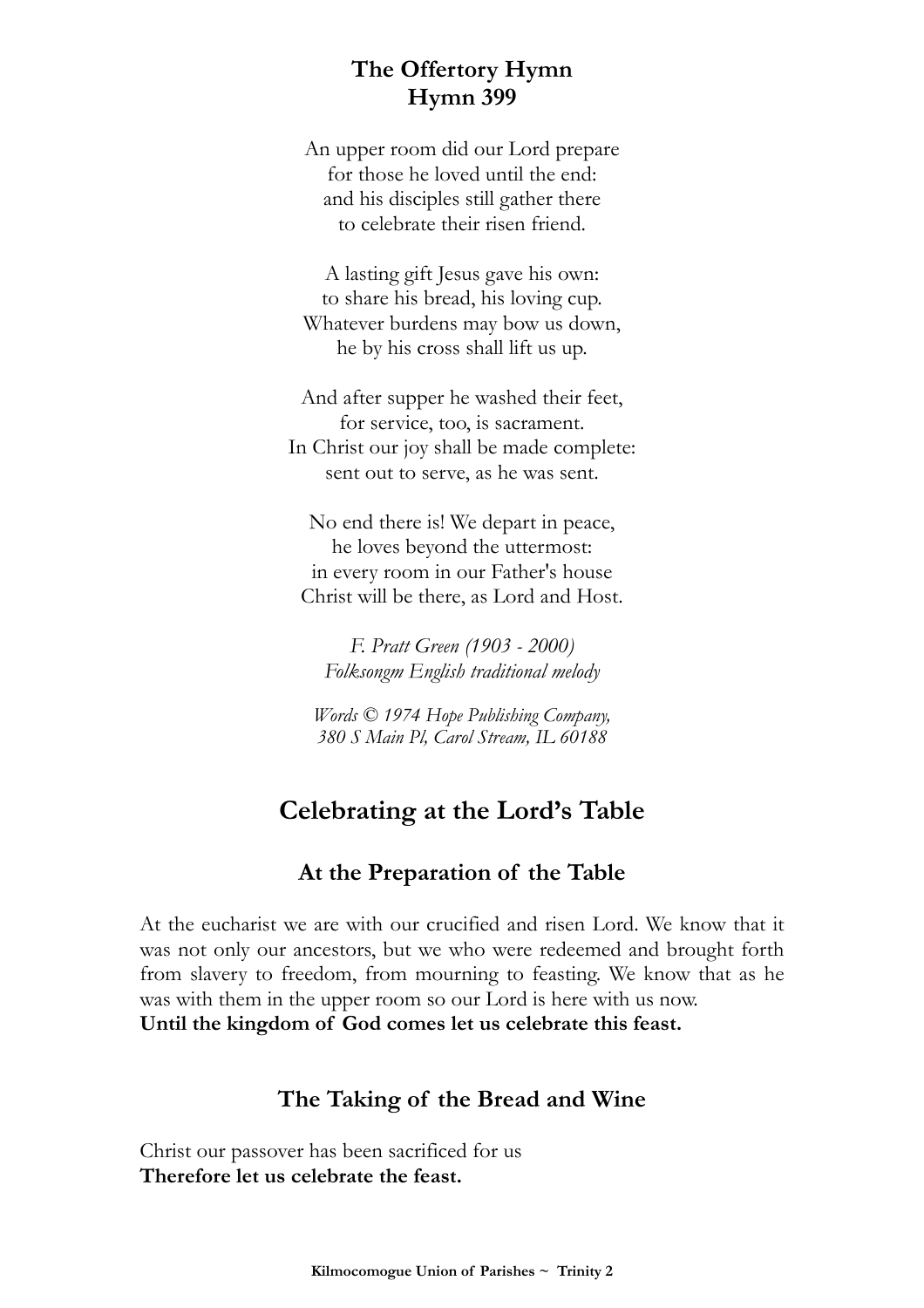# **The Great Thanksgiving**

The Lord is here **His Spirit is with us** 

Lift up your hearts **We lift them to the Lord** 

Let us give thanks to the Lord our God **It is right to give Him thanks and praise** 

Father, almighty and everliving God, at all times and in all places it is right to give you thanks and praise:

And so with all your people, with angels and archangels, and with all the company of heaven, we proclaim your great and glorious name, for ever praising you and saying:

#### **Holy, holy, holy Lord, God of power and might, heaven and earth are full of your glory. Hosanna in the highest!**

#### **Blessed is he who comes in the name of the Lord. Hosanna in the highest!**

Blessed are you, Father, the creator and sustainer of all things; you made us in your own image, male and female you created us; even when we turned away from you, you never ceased to care for us, but in your love and mercy you freed us from the slavery of sin, giving your only begotten Son to become man and suffer death on the cross to redeem us:

He made there the one complete and all-sufficient sacrifice for the sins of the whole world: he instituted, and in his holy Gospel commanded us to continue, a perpetual memory of his precious death until he comes again. On the night that he was betrayed he took bread; and when he had given thanks to you, he broke it, and gave it to his disciples, saying, Take, eat, this is my body which is given for you. Do this in remembrance of me.

In the same way, after supper he took the cup; and when he had given thanks to you, he gave it to them, saying, Drink this, all of you, for this is my blood of the new covenant which is shed for you and for many for the forgiveness of sins. Do this, as often as you drink it, in remembrance of me.

Therefore, Father, with this bread and this cup we do as Christ your Son commanded:

**we remember his passion and death, we celebrate his resurrection and ascension, and we look for the coming of his kingdom.**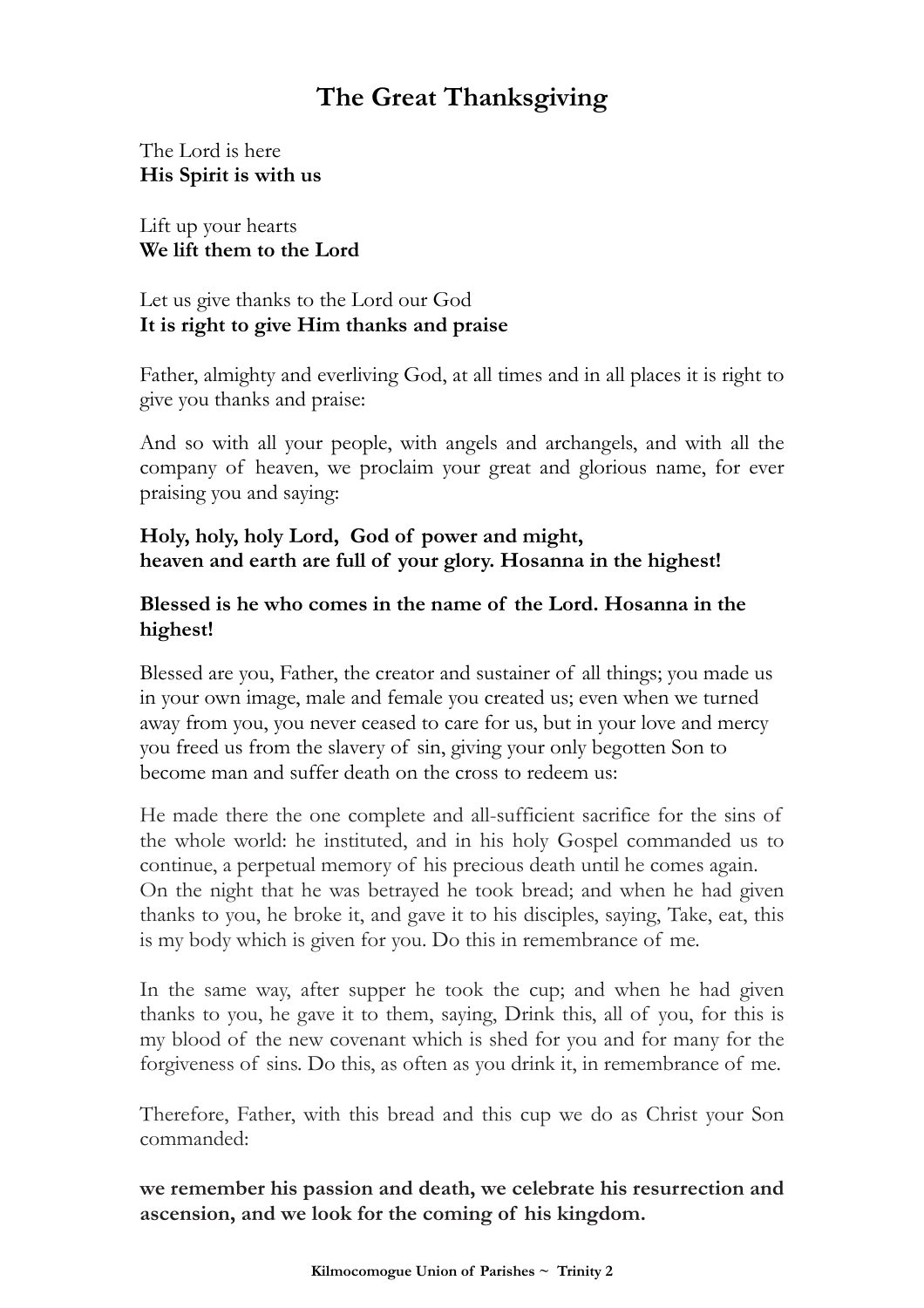Accept through him, our great high priest, this our sacrifice of praise and thanksgiving; and as we eat and drink these holy gifts, grant by the power of the life-giving Spirit that we may be made one in your holy Church and partakers of the body and blood of your Son, that he may dwell in us and we in him:

Through the same Jesus Christ our Lord, by whom, and with whom, and in whom, in the unity of the Holy Spirit,

#### **all honour and glory are yours, Almighty Father, for ever and ever. Amen.**

### **The Lord's Prayer**

## **The Breaking of the Bread**

The bread which we break is a sharing in the body of Christ. **We being many are one body, for we all share in the one bread.** 

## **Agnus Dei**

**Lamb of God, you take away the sin of the world, have mercy on us. Lamb of God, you take away the sin of the world, have mercy on us. Lamb of God, you take away the sin of the world, grant us peace.** 

### **The Giving of the Bread and Wine**

Jesus Christ is the Lamb of God, who has taken away the sins of the world. Happy are those who are called to his supper.

**Lord, I am not worthy to receive you, but only say the word and I shall be healed.** 

## **Going out as God's People**

# **Hymn 327**

Christ is our corner-stone, On him alone we build; With his true saints alone The courts of heaven are filled: On his great love Our hopes we place Of present grace And joys above.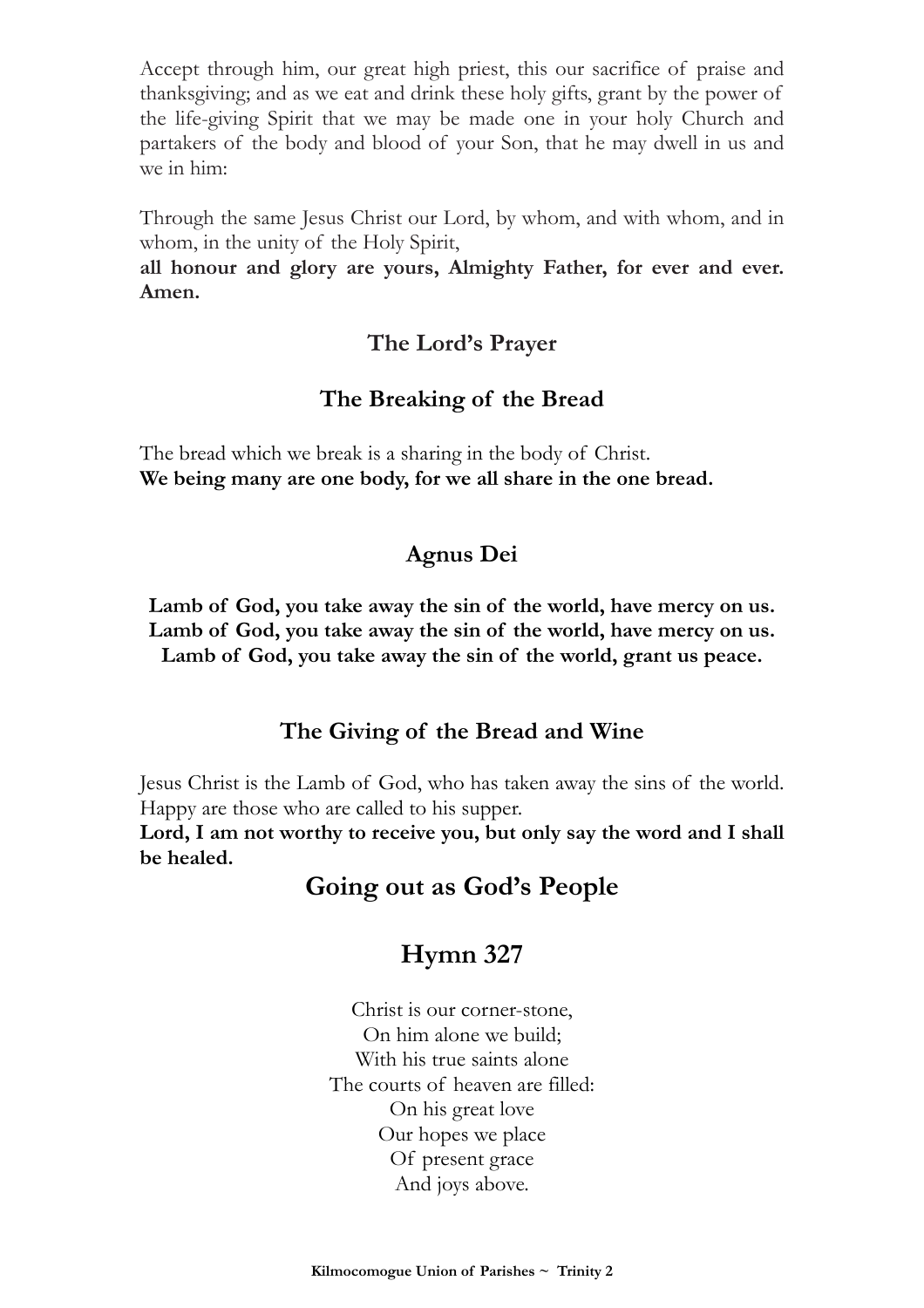Oh, then with hymns of praise These hallowed courts shall ring; Our voices we will raise The Three in One to sing; And thus proclaim In joyful song, Both loud and long, That glorious Name.

Here may we gain from heaven The grace which we implore; And may that grace, once given, Be with us evermore, Until that day When all the blest To endless rest Are called away.

*John Chandler (1806 - 1876) adapted from 8th century Latin hymn Harewood. S. S. Wesley (1810 - 1876)* 

### **Post Communion Prayers**

Loving Father, we thank you for feeding us at the supper of your Son. Sustain us with your Spirit, that we may serve you here on earth until our joy is complete in heaven, and we share in the eternal banquet with Jesus Christ our Lord. **Amen** 

**Almighty God, we thank you for feeding us with the spiritual food of the body and blood of your Son Jesus Christ. Through him we offer you our souls and bodies to be a living sacrifice. Send us out in the power of your Spirit to live and work to your praise and glory. Amen.** 

### **The Blessing and Dismissal**